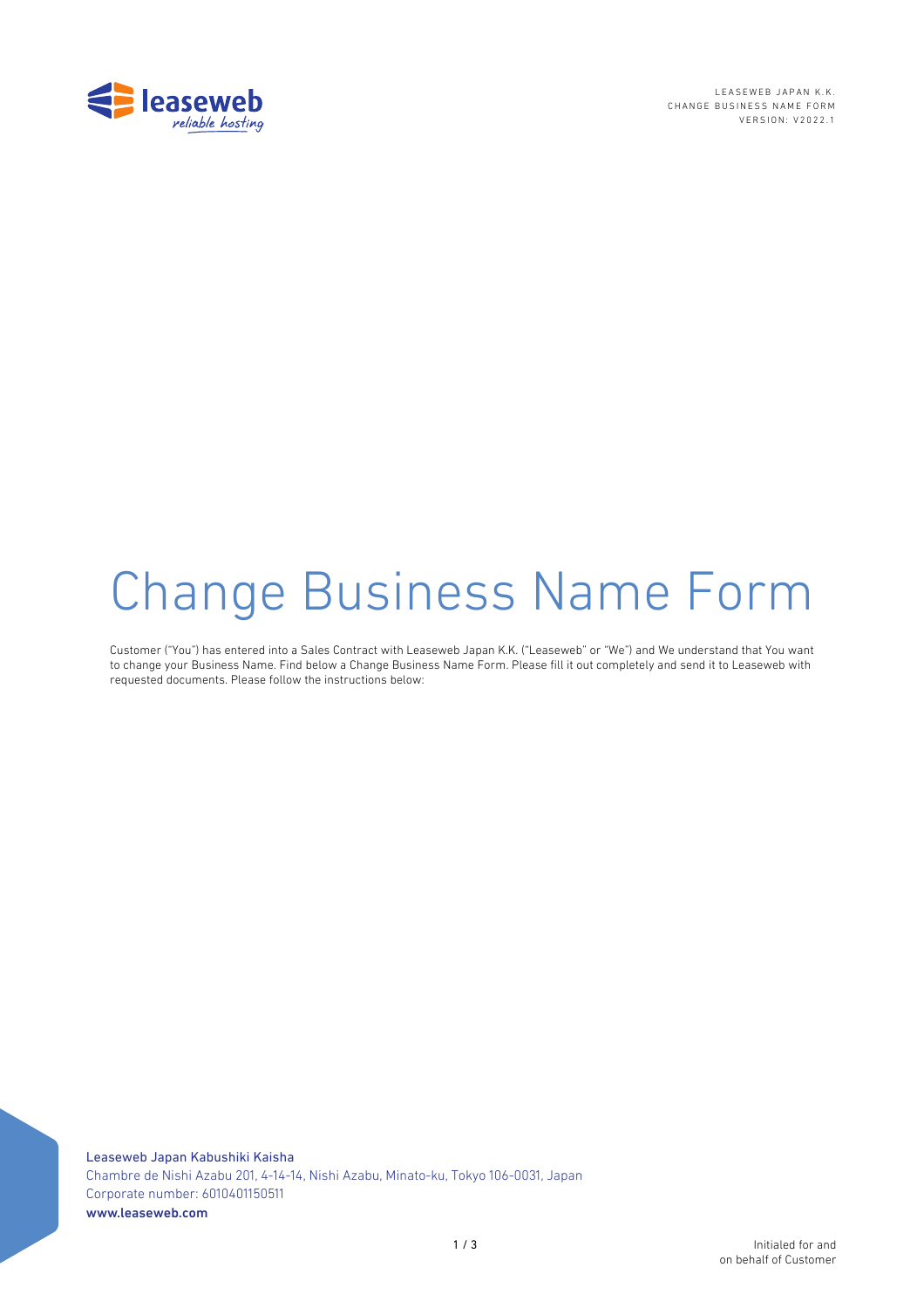

## Current Business Name

## New Business Name

|                                                                                                                                                                                                                                                                                                                    | Business name and the contract of the contract of the contract of the contract of the contract of the contract of the contract of the contract of the contract of the contract of the contract of the contract of the contract |                                                                                                                                                                                                                                |
|--------------------------------------------------------------------------------------------------------------------------------------------------------------------------------------------------------------------------------------------------------------------------------------------------------------------|--------------------------------------------------------------------------------------------------------------------------------------------------------------------------------------------------------------------------------|--------------------------------------------------------------------------------------------------------------------------------------------------------------------------------------------------------------------------------|
|                                                                                                                                                                                                                                                                                                                    |                                                                                                                                                                                                                                | Leaseweb customer number (2002) 2003 and 2004 and 2004 and 2004 and 2004 and 2004 and 2004 and 2004 and 2004 and 2004 and 2004 and 2004 and 2004 and 2004 and 2004 and 2004 and 2004 and 2004 and 2004 and 2004 and 2004 and 2 |
|                                                                                                                                                                                                                                                                                                                    |                                                                                                                                                                                                                                |                                                                                                                                                                                                                                |
|                                                                                                                                                                                                                                                                                                                    |                                                                                                                                                                                                                                |                                                                                                                                                                                                                                |
|                                                                                                                                                                                                                                                                                                                    |                                                                                                                                                                                                                                |                                                                                                                                                                                                                                |
|                                                                                                                                                                                                                                                                                                                    |                                                                                                                                                                                                                                |                                                                                                                                                                                                                                |
|                                                                                                                                                                                                                                                                                                                    |                                                                                                                                                                                                                                |                                                                                                                                                                                                                                |
| Authorised signatory                                                                                                                                                                                                                                                                                               |                                                                                                                                                                                                                                |                                                                                                                                                                                                                                |
| this is the representative with power to sign a<br>Contract and to commit the company to a<br>binding Contract, which is publicly available<br>e.g. company registry.<br>**Please use a generic email address for<br>purpose of avoiding risk of personal data use<br>whereby Leaseweb pursues privacy by default. |                                                                                                                                                                                                                                | Last name experience and the state of the state of the state of the state of the state of the state of the state of the state of the state of the state of the state of the state of the state of the state of the state of th |
|                                                                                                                                                                                                                                                                                                                    |                                                                                                                                                                                                                                | Business email address and the control of the control of the control of the control of the control of the control of the control of the control of the control of the control of the control of the control of the control of  |
|                                                                                                                                                                                                                                                                                                                    |                                                                                                                                                                                                                                |                                                                                                                                                                                                                                |
|                                                                                                                                                                                                                                                                                                                    |                                                                                                                                                                                                                                | Business mobile number that the control of the control of the control of the control of the control of the control of the control of the control of the control of the control of the control of the control of the control of |

### Terms and conditions:

#### APPLICABLE CONTRACT DOCUMENTATIONS

**1.1.** Customer is aware that Leaseweb applies Sales Terms and Conditions, which Sales Terms and Conditions include provisions to ensure compliance with the General Data Protection Regulation, and Policies with respect to the use of its Services and that such are applicable to – and part of - the Sales Contract. Customer is further aware that the scope and nature of the services offered by Leaseweb are set forth in the Services Specifications, that the performance parameters or service levels with respect to the services offered by Leaseweb are set forth in the Support and Service Levels; and that such are applicable to -and part of- the Sales Contract.

**1.2.** Customer hereby assume and agree that the Sales Terms and Conditions, the Policies, Services Specifications, Support and Service Levels and the applicable privacy statement have been made available electronically and are published at https://www.leaseweb.com/legal.

Leaseweb Japan Kabushiki Kaisha Chambre de Nishi Azabu 201, 4-14-14, Nishi Azabu, Minato-ku, Tokyo 106-0031, Japan Corporate number: 6010401150511 www.leaseweb.com